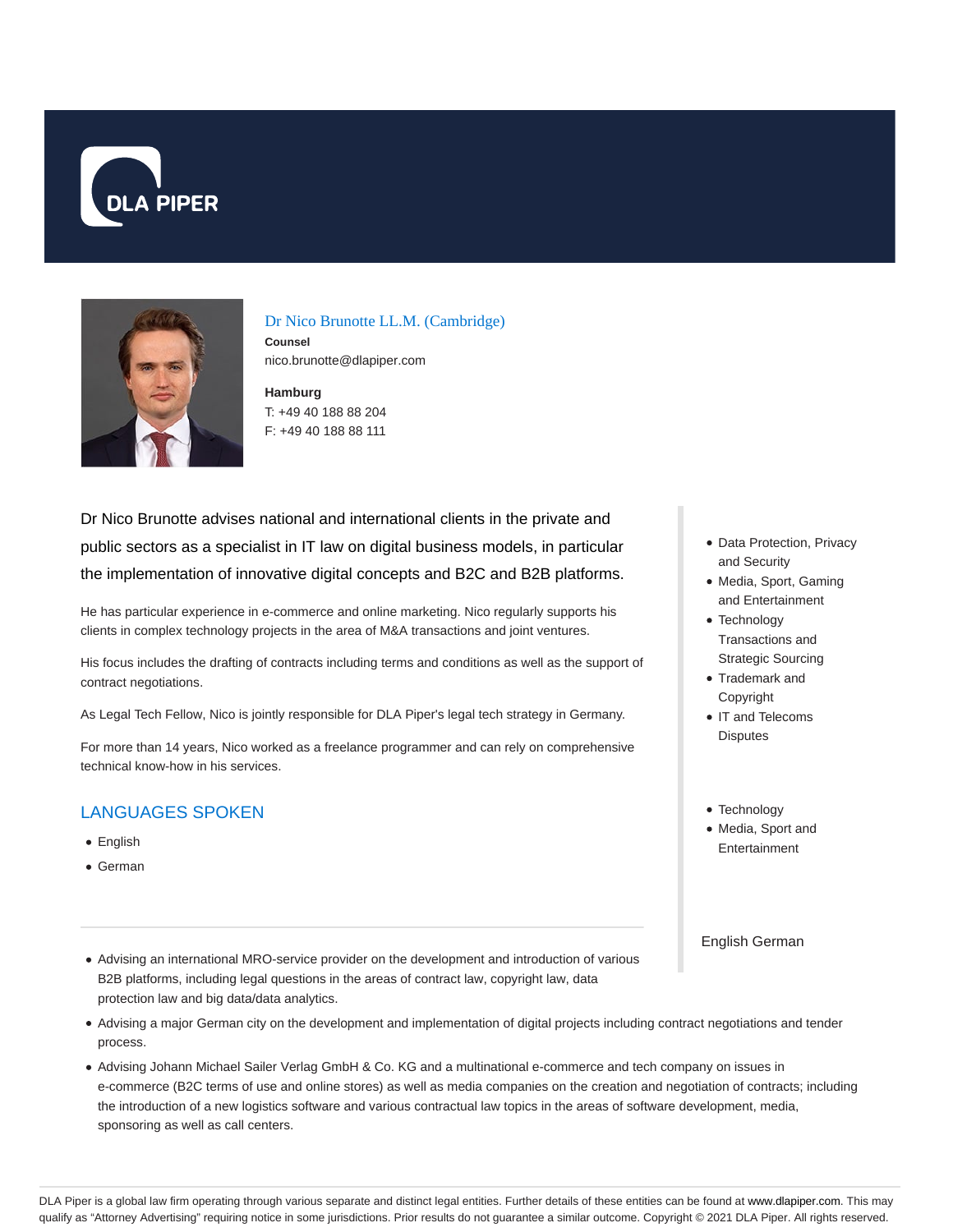- Advising Vollpension Medien GmbH and further digital agencies as well as companies on contracts for online marketing, including influencer marketing, digital campaigns and ad tech.
- Advising everstox GmbH and other international and national start-up companies (gaming, payment, logistics) on the market launch in Germany or Europe, software development, transfer of intellectual property and various legal questions in the areas of digital business and data protection law.
- Advising technology companies (e.g. entertainment electronics and Smart-Home-Technology) several professional football club of the German Bundesliga and automotive companies on the creation of terms of use for online platforms and other issues in the area of e-commerce, digital business, transfer of IP rights and data protection law.

## CREDENTIALS

# Professional Qualifications

Rechtsanwalt admitted with Hanseatische Rechtsanwaltskammer Hamburg

# Prior Experience

Prior to joining DLA Piper, Nico worked for an international law firm in the field of Technology, Media & Communications for more than three years. During his legal clerkship he worked for an international law firm in the field of intellectual property in Hamburg and New York. Prior to his work as a lawyer, Nico worked as a freelance programmer for more than 14 years. He can therefore rely on comprehensive technical know-how in his consulting services.

# **Recognitions**

• Handelsblatt in cooperation with Best Lawyers 2022: Recommended for information technology law.

## **Education**

- Certified lawyer for IT law, 2020
- Leibniz University Hannover, PhD, 2014
- University of Cambridge, LLM, 2014
- Higher Regional Court of Celle, Second State Examination, 2013
- Leibniz University Hannover, First State Examination, 2009

# **Memberships**

- Alumni of Emmanuel College (University of Cambridge)
- Deutsche Gesellschaft für Recht und Informatik (DGRI)

## Lecturer

- Nico lectures E-Commerce and Intellectual Property Law at the Hamburg Media School.
- Nico is a lecturer on legal issues and online marketing at Deep Dives from Online Marketing Rockstars (OMR).

## INSIGHTS

# **Publications**

Nico regularly publishes on topics at the interface between law and information technology.

Selected publications: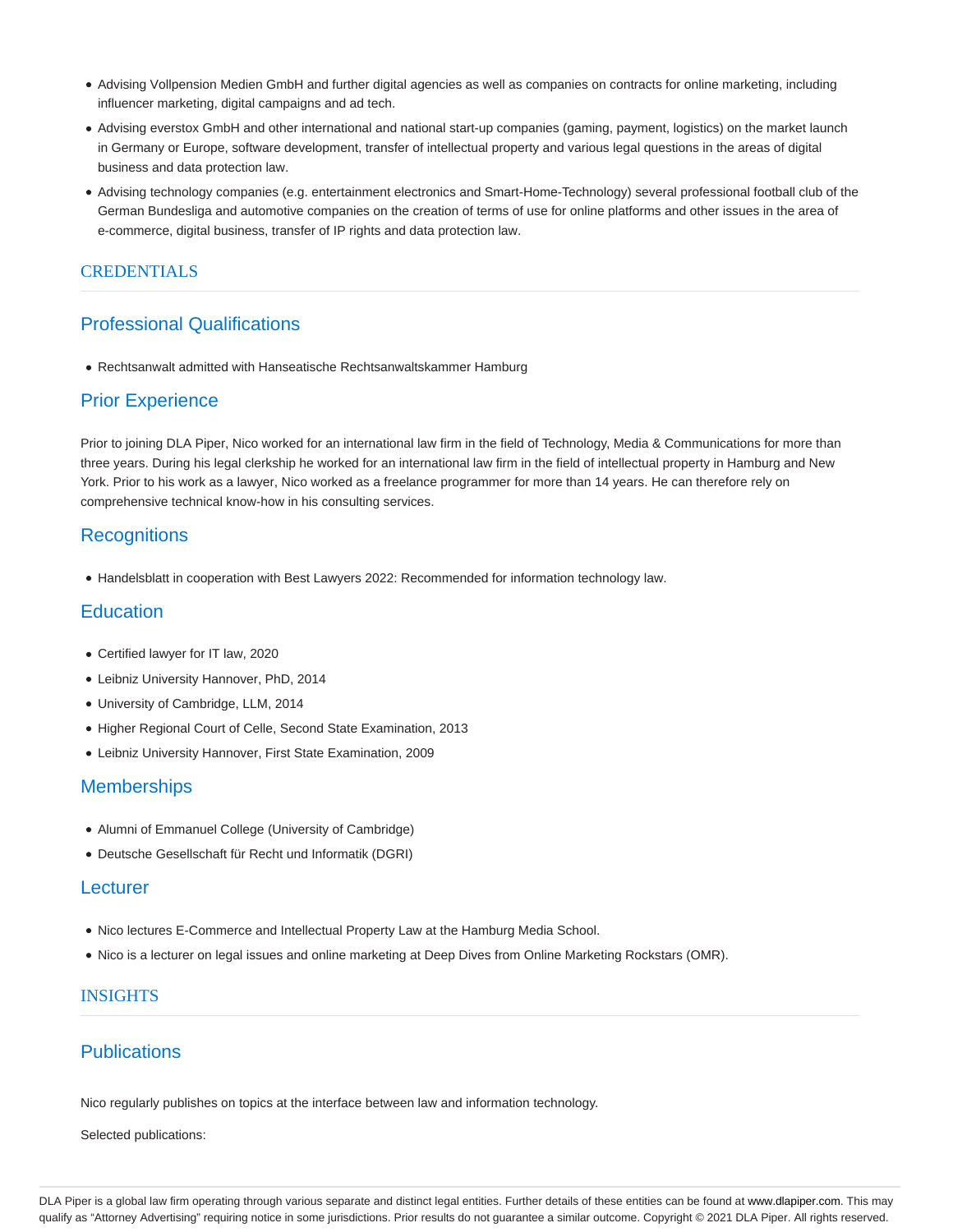- OMR Report, Professional Guide Influencer Marketing, Influencer Marketing Template for contract, March 2022, p. 115.
- OMR Report, Professional Guide Gen Z, Legal framework for Gen Z marketing, January 2022, S. 123 ff.
- Confidentiality Agreements in Corporate Practice New Developments through Legislation and Legal Tech, Wirtschaftsinformatik & Management, January 2022 (together with Dr. Bertram Küppers, Bissantz & Company GmbH, Hanna Lütkens and Christoph Engelmann)
- Legal Tech between buzzword and reality, Azur, 2/2021, S. 136 f. (together with Hanna Lütkens and Christoph Engelman)
- Regulation of legal tech by the EU's AI Act, RDi 2021, 317 (together with Christoph Engelmann and Hanna Lütkens)
- OMR Report, Professional Guide to LinkedIn, Legal issues: corporate influencers and company pages on LinkedIn, March 2021, S. 73 f.
- OMR Report, Professional Guide to Podcast, Law x Podcast, February 2021, S. 92 ff.
- Online Marketing Rockstars Podcast OMR Education, The six most common legal mistakes in online marketing with Nico Brunotte, January 2021 (link)
- OMR Report, Strategy Guide to E-Commerce, Legal aspects of e-commerce, September 2020, S. 74 ff.
- Rockstars Report, Facebook & Instagram Advertising, Facebook-Pixel vs. DSGVO, Oktober 2018, S. 146 ff.
- Virtuelle Assistenten Digitale Helfer in der Kundenkommunikation, Computer und Recht 2017, S. 583 ff.
- Virtuelle Assistenten: Europäische Union sieht Handlungsbedarf bei rechtlichen Rahmenbedingungen, Datenschutz-Berater, Heft 07-08, S. 155
- Virtuelle Assistenten, Creditreform, Heft 07/2017, S. 41
- Chatbots: Offene Fragen bei rechtlicher Haftung, IT-ZOOM, 12.06.2017
- Chatbots: Was ist bei der Revolution im Kundenservice zu beachten?, SearchSecurity, 06/2017
- Der virtuelle Assistent kommt trotz offener rechtlicher Fragen, content manager, 02.07.2017
- Chatbots im Kundenservice Was sind die rechtlichen Fallstricke?, it-daily.net, 02.07.2017
- German Court Confirms ECJ Ruling on Liability for Links, Blog, 11.01.2017 (zusammen mit Dr. Martin Gerecke, M.Jur. (Oxford))

### **Events**

Selected lectures and seminars:

- Legal Tech Current trends and usage in corporate organisations, webinar for Beiersdorf AG (together with Hanna Lütkens), 29.06.2022, Hamburg
- New legal framework for digital businesses: cancellation button and paying with data, Inhouse-Workshop, 21.06.2022, Hamburg
- Legal Tech How modern technologies can support you in your everyday life (client webinar), 29.03.2021, Webinar (together with Hanna Lütkens and Christoph Engelmann)
- Instagram and Influencer Marketing Legal Framework and contract drafting, W&V, 24.03.2021, Webinar (together with Karolin Wallasch and Sven Wedig, Vollpension Medien GmbH)
- Contract work and cooperation in software development how is intellectual property protected?, Inhouse-Workshop, 03.02.2022, Hamburg
- Deep Dive Instagram Marketing Legal framework for marketing on Instagram, Online Marketing Rockstars, 25.01.2022, Webinar
- Sales platforms on the Internet: Shopping portals, marketplaces and online auctions, University of Hamburg, 09.12.2021
- Legal Tech and Big Law, University of St. Gallen, 01.12.2021, Webinar (together with Hanna Lütkens and Christoph Engelmann)
- Successfully plan, deploy and analyze influencer marketing, Quadriga University, 19.11.2021, Webinar (together with Karolin Wallasch and Sven Wedig, Vollpension Medien GmbH)
- Deep Dive Instagram Marketing Legally compliant marketing on Instagram, Online Marketing Rockstars, 21.09.2021, Webinar
- Influencer Marketing legal framework and legal pitfalls, W&V, 17.09.2021, Webinar
- Deep Dive Instagram Marketing Legally compliant marketing on Instagram, 11.05.2021, Webinar
- Legal Tech at DLA Piper, jura connect Bonn (together with Christoph Engelmann), 18.05.2021, Webinar
- Media law in digital communication: copyright, use of content and license agreements, Media Workshop, 23.02.2021, Webinar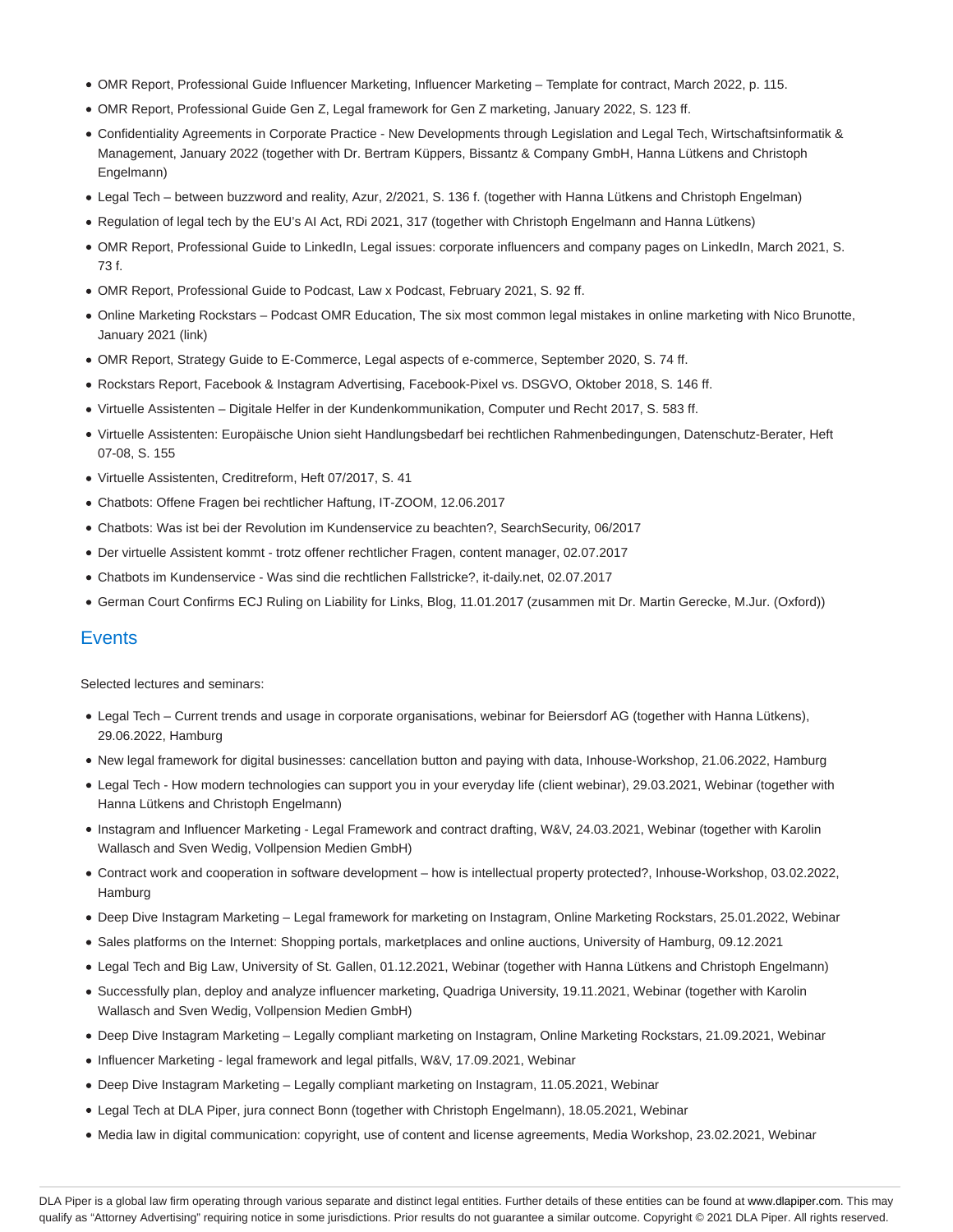- Online marketing: contract law and data protection law, inhouse workshop (together with Katharina Pauls), 16.02.2021, Webinar
- Sales platforms on the Internet: Shopping portals, marketplaces and online auctions, University of Hamburg, 04.02.2021, Webinar
- Deep Dive Instagram Marketing Legally compliant marketing on Instagram, 26.01.2021, Webinar
- Legal Tech at DLA Piper, jura connect Freiburg, Heidelberg and Tübingen (together with Christoph Engelmann), 26.01.2021, Webinar
- Legal Tech at DLA Piper, Myjobfair Fair Cologne (together with Hanna Lütkens), Myjobfair Messe Köln, 02.12.2020, Webinar
- Image and media use legal risks for agencies and contract design, Inhouse-Workshop (together with Prof. Dr. Stefan Engels), 01.12.2020, Webinar
- E-commerce and IP rights in social networks, Hamburg Media School, 11.11.2020, Webinar
- Deep Dive Instagram Marketing Legally compliant marketing on Instagram, 09.11.2020, Webinar
- Canvas & Whiteboard Tools, Risks from Contract and Privacy Law (together with Katharina Pauls and Daniel Schäfer), 30.09.2020, Hamburg
- Deep Dive Instagram Marketing Instagram Law, legal framework and legal pitfalls for marketer on Instagram, 15.09.2020, Hamburg
- E-commerce and IP rights in social networks, Hamburg Media School, 05.08.2020, Hamburg
- Instagram Marketing Seminar Instagram Law, legal framework and legal pitfalls for marketer on Instagram, Online Marketing Rockstars, 11.02.2020, Hamburg
- Online Advertising: Limits and possibilities, University of Hamburg, 30.01.2020, Hamburg
- Digitization of legal departments, German Airports Association (Flughafenverband ADV), committee for law and security, 07.11.2019, Nürnberg
- E-commerce and IP rights in social networks, Hamburg Media School, 06.11.2019, Hamburg
- Instagram Marketing Seminar Instagram Law, legal framework and legal pitfalls for marketer on Instagram, Online Marketing Rockstars, 24.09.2019, Hamburg
- E-commerce and digital energy distribution, VKU Akademie, 03.09.2019, Hannover
- E-commerce and IP rights in social networks, Hamburg Media School, 10.04.2019, Hamburg
- Instagram Marketing Seminar Practical knowledge for online professionals, legal framework and legal pitfalls for marketer on Instagram, Online Marketing Rockstars, 09.04.2019, Hamburg
- Consumer protection in the e-commerce sector, University of Hamburg, 25.10.2018, Hamburg
- Instagram Marketing Seminar Practical knowledge for online professionals, legal framework and legal pitfalls for marketer on Instagram, Online Marketing Rockstars, 23.10.2018, Hamburg
- Instagram Marketing Seminar Practical knowledge for online professionals, legal framework and legal pitfalls for marketer on Instagram, Online Marketing Rockstars, 19.06.2018, Hamburg
- E-commerce and IP rights in social networks, Hamburg Media School, 25.04.2018, Hamburg
- Media and press law texts, images and social media, Verband Deutscher Privatschulverbände e.V. (together with Linn Wotka), 22.02.2018, Berlin
- Influencer Marketing legal frameworks, drafting of contracts and legal consequences, Influencer Marketing Day of the Organisation Werbungtreibende im Markenverband (OWM), 22.02.2018, Berlin
- Legal implications of influencer marketing, University of Hamburg, 25.01.2018, Hamburg
- Children and advertising webinar with Elements of Art GmbH (together with Sandra Gramzow, Zalando SE), 18.10.2017
- Legal Update Online Marketing and Law, In-house Workshop at artaxo GmbH, 02.08.2017, Hamburg
- News in Online Marketing Law, Online Marketing Rockstars Festival (together with Dr Martin Gerecke, M. Jur. (Oxford)), 03.03.2017, Hamburg
- News in Online Marketing Law, In-house Workshop at The Swatch Group (Deutschland) GmbH (together with Dr Martin Gerecke, M. Jur. (Oxford)), 02.02.2017, Eschborn

### **NEWS**

**Best Lawyers / Handelsblatt recommends a total of 90 lawyers from DLA Piper in Germany**

DLA Piper is a global law firm operating through various separate and distinct legal entities. Further details of these entities can be found at www.dlapiper.com. This may qualify as "Attorney Advertising" requiring notice in some jurisdictions. Prior results do not guarantee a similar outcome. Copyright @ 2021 DLA Piper. All rights reserved.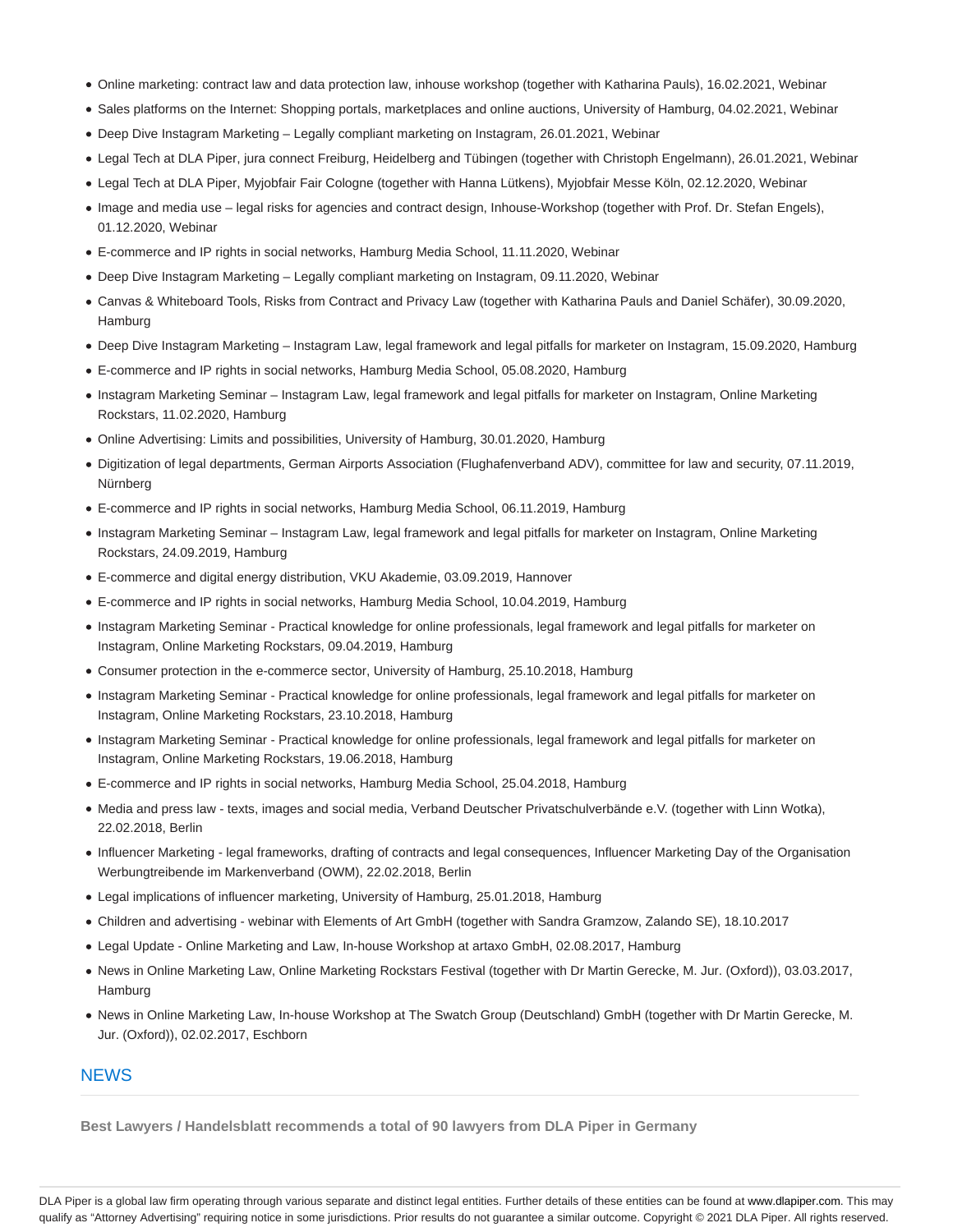**DLA Piper advises Fyllo on the acquisition of Semasio**

19 April 2022

DLA Piper has advised Fyllo, a compliance-first platform providing data-driven marketing and regulatory solutions for high-growth industries, on the signing of a Stock Purchase Agreement with Semasio, a pioneer in unified targeting for digital marketing.

**DLA Piper advises EQT Ventures on seed funding round in Start-up Superlist**

#### 13 April 2022

DLA Piper has advised EQT Ventures on its investment in Superlist in a USD10 million round of seed funding alongside Cherry Ventures and other angel investors.

**DLA Piper advises Highberg Group on acquisition of Schickler Consulting**

9 March 2022

DLA Piper has advised the Highberg Group on the acquisition of consulting agency Schickler Unternehmensberatung in Hamburg.

**DLA Piper advises EQT Ventures on funding round in foodtech platform voilà**

17 February 2022

DLA Piper has advised EQT Ventures on its investment in the foodtech company voilà in a USD10 million financing round. voilà is a platform for at-home high-end food experiences. EQT Ventures led the financing round alongside FoodLabs and other business angels.

**DLA Piper advises Heidelberger Druckmaschinen on acquisition of charging station technology from EnBW**

7 December 2021

DLA Piper has advised Heidelberger Druckmaschinen AG (Heidelberg) on the acquisition of the charging station technology of Karlsruhe based energy company EnBW.

**DLA Piper advises Jungheinrich AG on the acquisition of arculus GmbH**

10 November 2021

DLA Piper has advised Jungheinrich AG on the acquisition of arculus GmbH, a technology company based in Munich that operates in the autonomous mobile robots (AMR) sector.